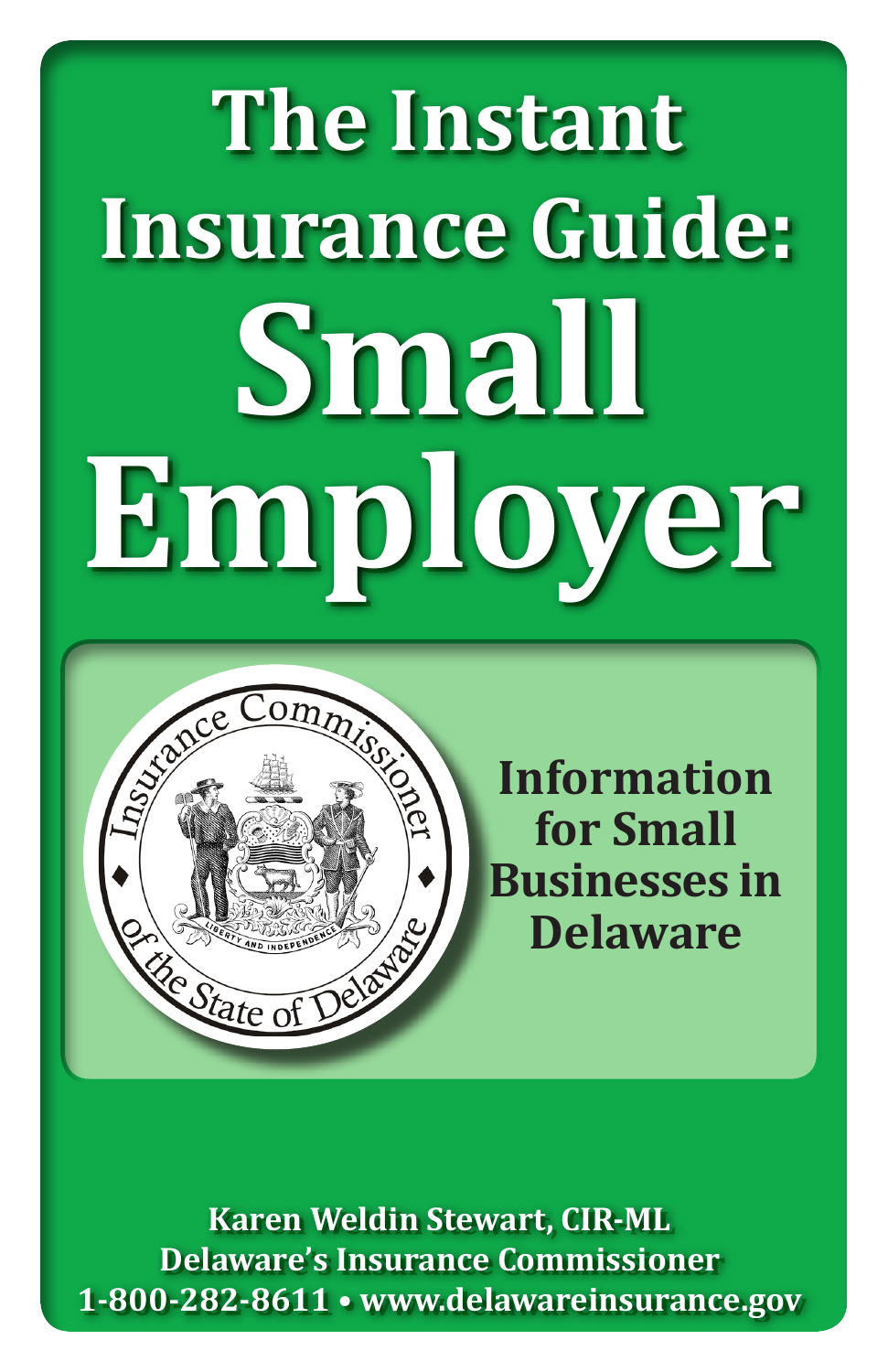## **A Message From The Delaware Department of Insurance**

The Delaware Department of Insurance has compiled this guide to help small businesses understand the types of insurance that businesses are both required to carry and optional coverage, as well. Insurance is a field that can be confusing for even the most experienced business owner. Our goal is to provide you with concise insurance information and ways to access more information if you want it.

This guide covers health insurance in addition to liability, workers' compensation, and more. Just as in the individual health insurance market, changes to small employer health insurance have come about because of the Affordable Care Act (ACA, also known as Obamacare) which became law in 2010. The ACA has experienced modifications on the state and national levels and we will continue to update this guide as often as possible to reflect the latest regulations and guidelines. Whenever you have questions you can always call our office or contact your insurance provider directly.

The Department of Insurance is here to serve you and if you have any questions about insurance-related issues not covered in this guide we will do our best to assist you.

### www.DelawareInsurance.gov 1-800-282-8611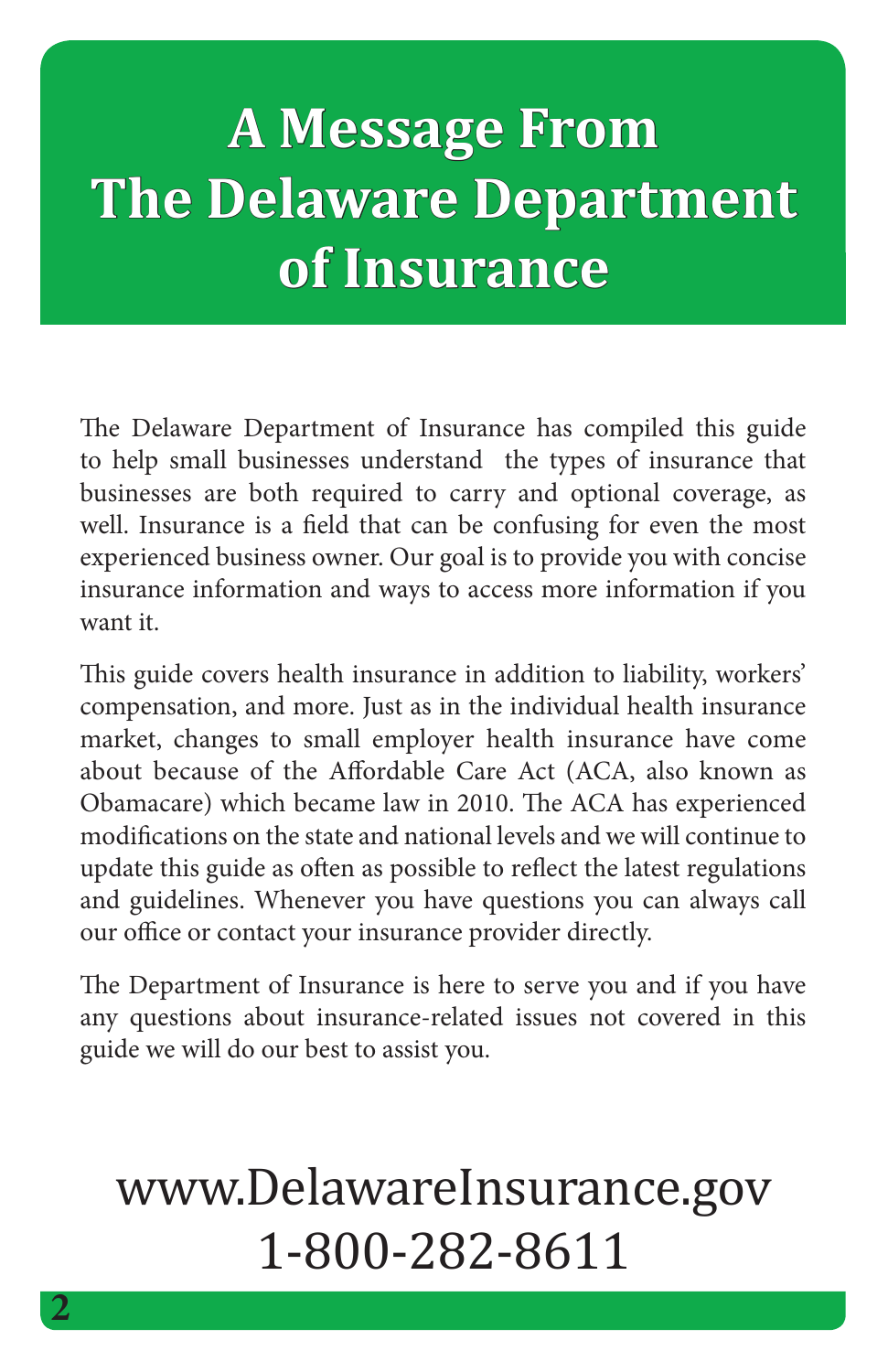### **Table of Contents**

Whether you are starting a new business or considering adding extra insurance coverage to your decades-old business we have compiled information on some of the most commonly purchased insurance products on the market.

| Commercial Lability Insurance, Commercial Auto Page 6 |  |
|-------------------------------------------------------|--|
|                                                       |  |
|                                                       |  |
|                                                       |  |
|                                                       |  |
|                                                       |  |

*Please note: The Department of Insurance makes every attempt to provide up-to-date information. This guide was last updated on October 1, 2014.* 

*If you need further clarification with any health insurance questions we suggest you call our office, visit www.choosehealthde.com or www.healthcare.gov.*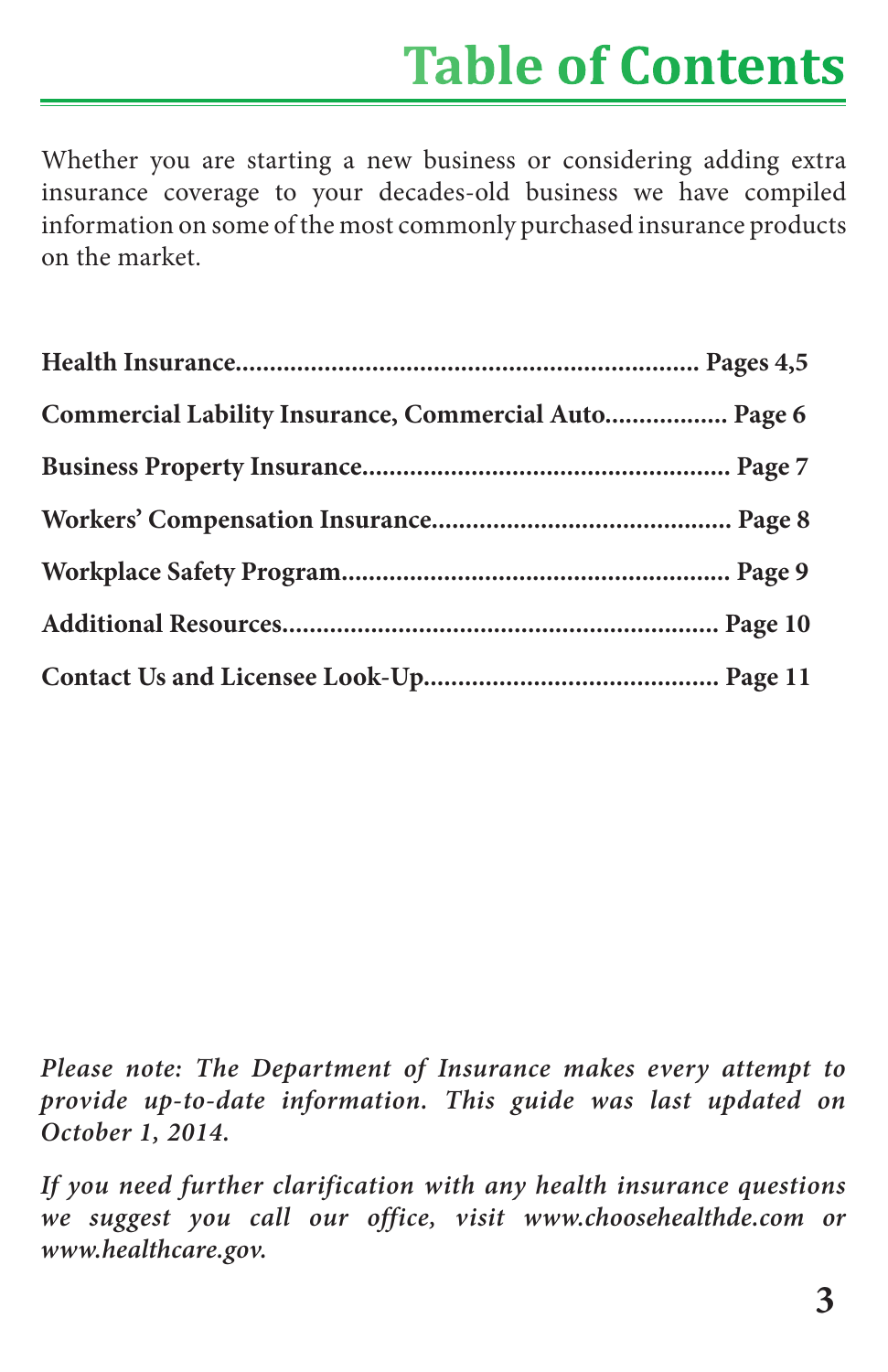### **Health Insurance FAQs**

### **Who is considered a small employer?**

In 2014, the **Small Business Health Options Program (SHOP)** Marketplace will serve businesses with 2–50 full-time employees. Plans offered outside the SHOP marketplace define small employers as having 1-50 full-time employees.

### **What is the SHOP marketplace?**

The **Small Business Health Options Program (SHOP)** is a new program that simplifies the process of buying health insurance for your small business. For 2014, the SHOP Marketplace is open to employers with 2-50 full-timeequivalent employees (FTEs). You can access the SHOP marketplace online at www.choosehealthde.com or by working with your agent or broker. If you choose to enroll online you will be redirected to www.healthcare.gov.

#### **Why should I offer insurance to my employees?**

- You will retain employees because they value insurance as a benefit.
- Your small business might qualify for health insurance tax credits.
- You can choose the plan that fits your budget.
- You will boost morale among your employees.
- You will help reduce employee time off due to sickness.

### **Am I required to offer health insurance to my employees under the Affordable Care Act (Obamacare)?**

No. Businesses are not required to provide healthcare to their employees in 2014 or 2015. Businesses with 50-99 full-time employees will not have to worry about offering coverage, or facing a potential penalty, until 2016. Employers must provide a notice of coverage options to each employee, while also informing them of the existence of the Health Insurance Marketplace (www.choosehealthde.com) and the services it will provide. Your employees will be responsible for purchasing their own health insurance in 2014 and 2015 if you do not provide it. Learning more now can help you understand their rights and responsibilities should you choose to not provide coverage.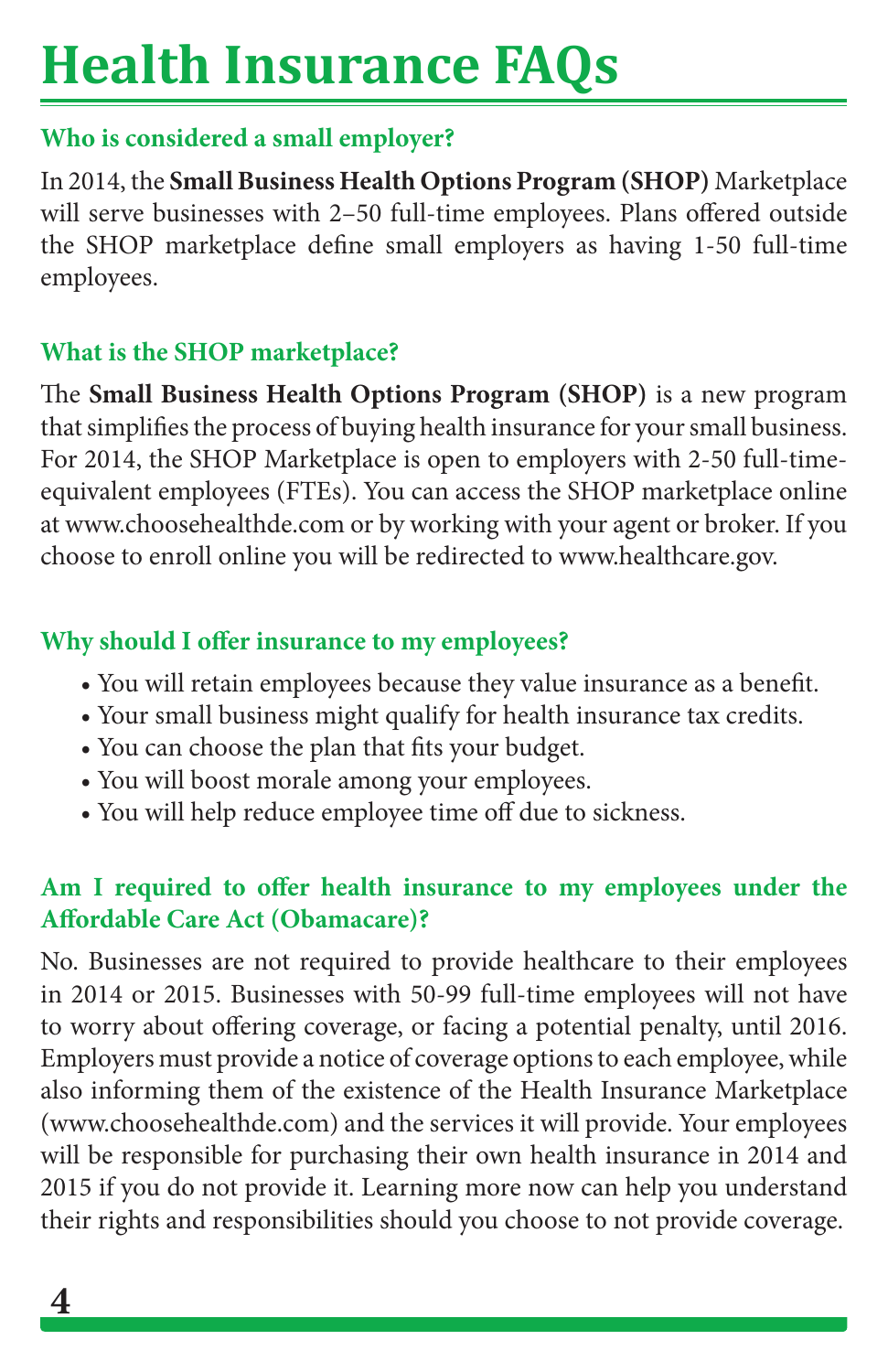#### **Are my employees required to purchase insurance if I offer it?**

Employees can choose not to accept employer-sponsored coverage and shop for coverage in the individual Health Insurance Marketplace. You as an employer are not required to contribute to their premiums as you would under an employer-sponsored health plan.

#### **How do I know if my business qualifies for the SHOP in Delaware?**

You must have an office or employee work site within the SHOP's service area to use that particular SHOP. If your business has locations in multiple states the online application at www.healthcare.gov will guide you to the right SHOP.

SHOP is open to employers with 50 or fewer full-time equivalent (FTE) employees. Beginning in 2016, all SHOPs will be open to employers with up to 100 FTEs: If you're self-employed with no employees, you can get coverage through the individual market Health Insurance Marketplace, but not through SHOP. If you plan to use SHOP, you must offer coverage to all of your full-time employees–generally those working 30 or more hours per week on average.

### **Where can I get more information about SHOP?**

View detailed questions and answers on SHOP procedures, including eligibility, application, enrollment, employee communications, and more, at www.healthcare.gov and select "Small Businesses". **You can also get help by phone by calling 1-800-706-7893** (TTY users: 1-800-706-7915). Agents and brokers may also use this number.

The state's Health Insurance Marketplace also has information specific to Delaware at www.choosehealthde.com.

### **How can I view and select all of the health plans available in Delaware?**

The best way to review all of your options, for plans inside and outside the Health Insurance Marketplace, is to meet with a licensed insurance broker or agent. Your broker can also help you determine if your business may be eligible for a tax credit.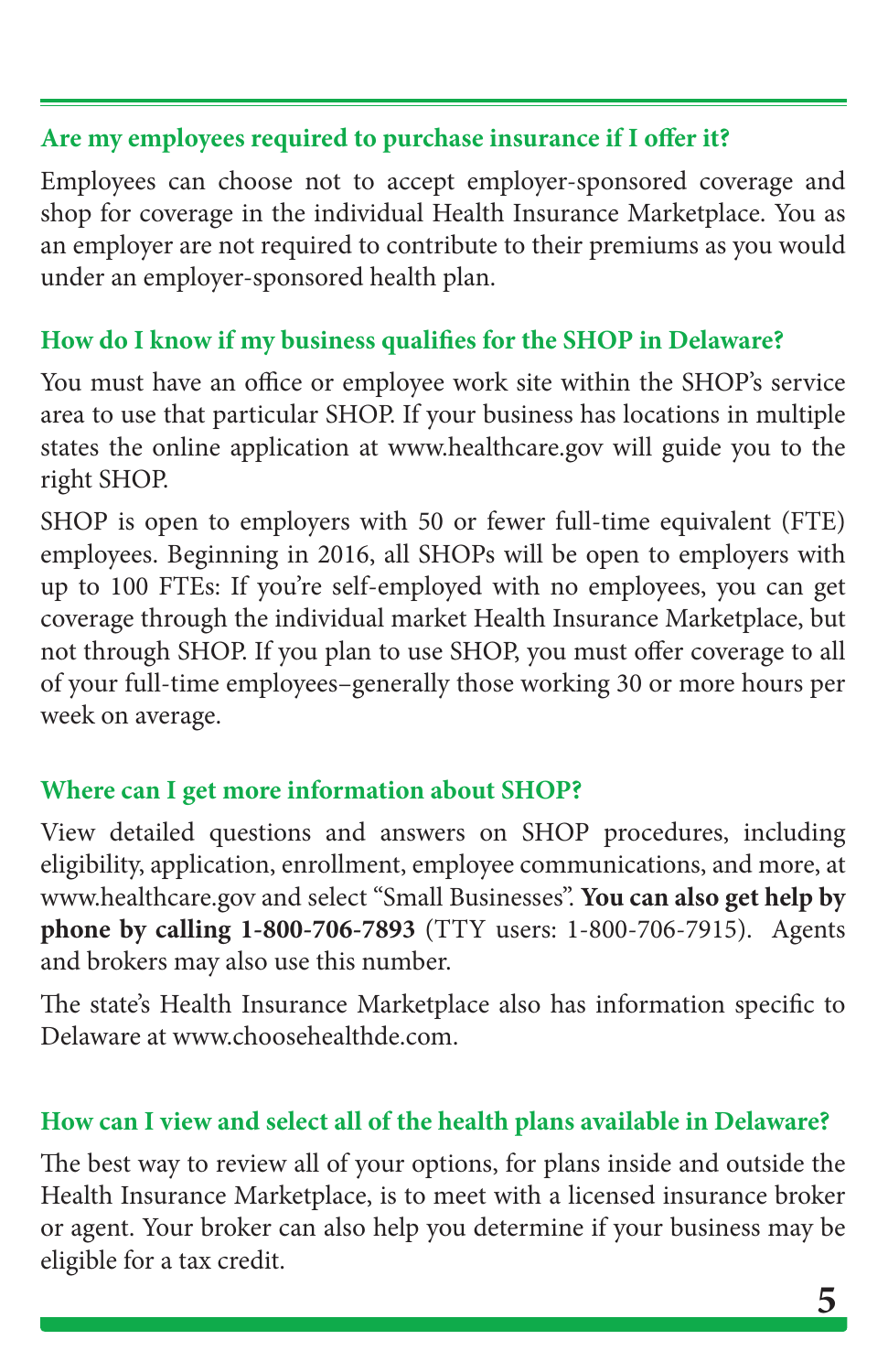### **Business Insurance Needs**

#### **What insurance do I need to start a business?**

The standard business owners' policy provides liability coverage like a commercial general liability (CGL) policy. Generally, commercial liability insurance, whether separate or as part of a standard business policy, may cover bodily injury, property damage, personal injury or advertising injury. The medical expenses of a person(s), other than an employee, injured at your business or as a result of the business may also be covered.

#### **When do I need to get this insurance?**

The chance that you could suffer a loss begins the first day of business so it is important to have insurance right away. If you suffer a loss and have no insurance, improper insurance or insufficient coverage there is little, if anything, that can be done to assist you.

### **What if I work out of my home?**

Your current homeowners policy may cover some of the damages but on a very limited basis. Even if your business is a craft studio, these limits may be too low to cover the equipment and materials you may have. It is important to know that no business liability is included in a standard homeowner's policy. Additional coverage may be added or found in a separate commercial policy.

### **What about my car that is used only for business?**

Whether you have one or several vehicles you will need a business automobile policy. This type of policy may provide coverage for damaged or stolen vehicles used to include trailers pulled by your trucks. It also provides liability coverage if the business vehicle is in an accident and the driver is at fault. However, this policy is not for truckers or commercial garages. Those types of businesses have special liabilities and must get policies specific to their needs.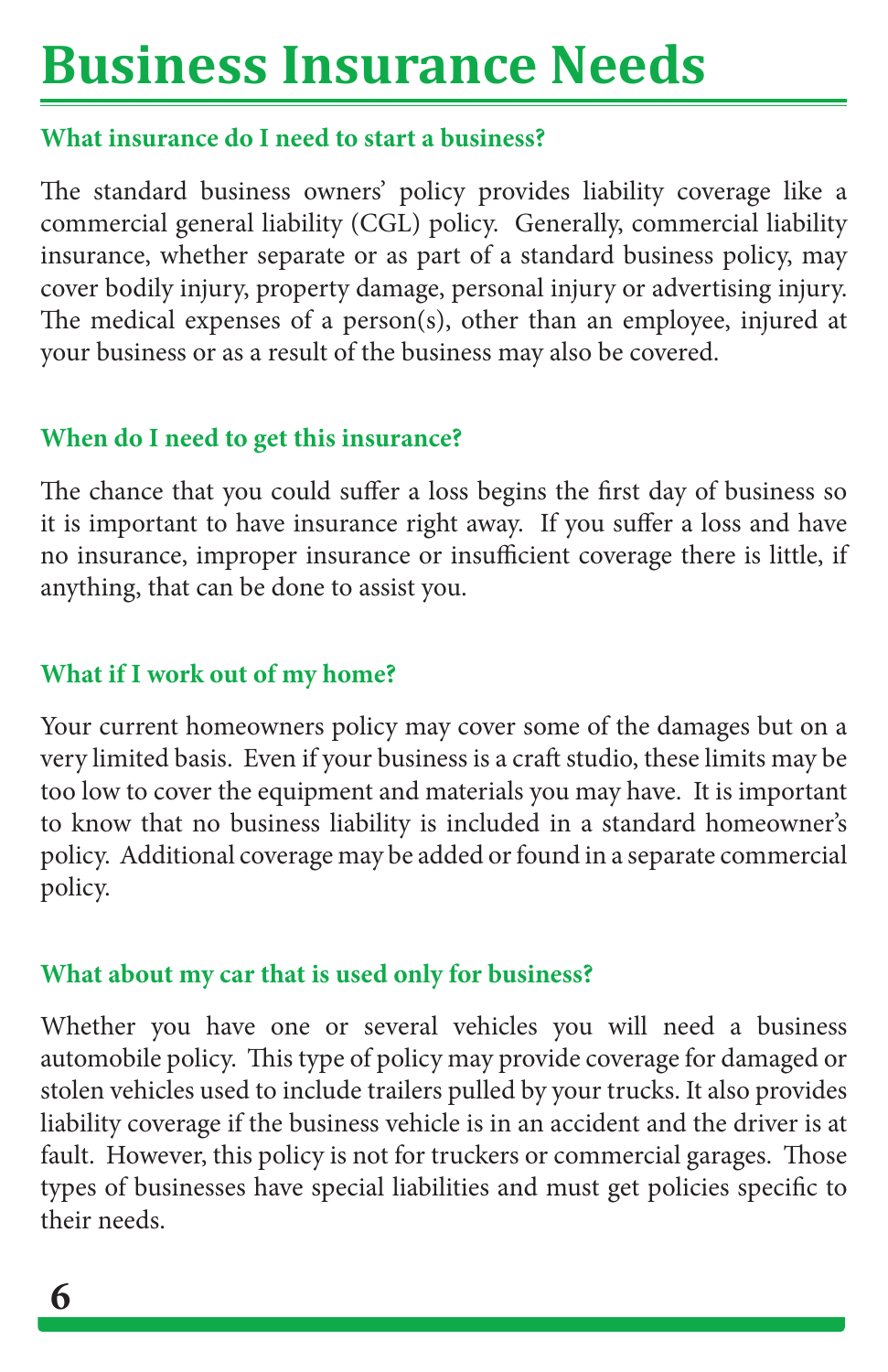### **Property Insurance**

### **Should I purchase property insurance?**

Property insurance protects small business owners from losses due to damage to physical property or equipment and as a result of theft. For insurance purposes, a business' property includes the physical building in which it resides, as well as its other assets.

All of the following, owned or leased, may be considered business property:

- The actual building
- Inventory
- Furniture, equipment and supplies
- Machinery
- Computers and other data processing equipment
- Valuable papers, books and documents
- Artwork and antiques
- Television sets, VCRs, DVD players, satellite dishes
- Signs, fences and outdoor property not attached to a building
- Non-tangible items such as trademarks and copyrights

There are three types of property insurance plans:

**Basic form,** which may include losses resulting from a fire, lightning, windstorm, hail and explosion, plus the cost of removing property to protect it from further damage.

**Broad form,** which may include basic plus extended coverage for other types of perils, such as a roof collapse (e.g. caused by snow or ice), riot and civil commotion, etc.

**Special form,** which may include basic and broad, and covers all direct physical losses except conditions specifically excluded as listed in the policy.

*Info from the NAIC/Insure U*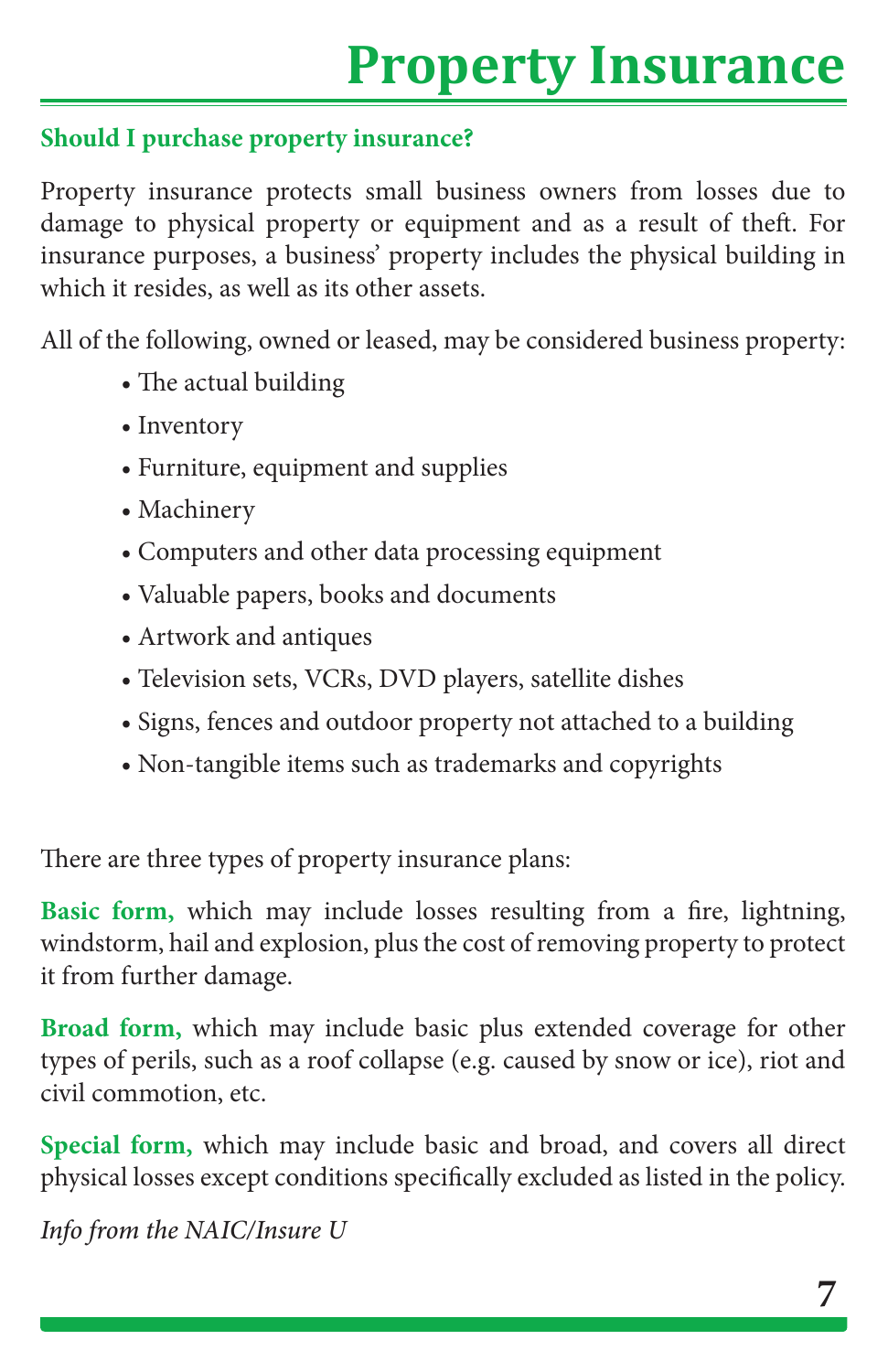## **Workers' Compensation**

#### What is workers' compensation insurance?

Workers' compensation insurance, commonly referred to as *workers' comp*, pays medical expenses and provides income benefits to workers who are injured at work or have work-related diseases or illnesses.

Workers' compensation insurance protects workers by making sure that they are compensated for their injuries. It also helps employers because it relieves them of liability for claims and gives them certain legal protections, including immunity from most injury lawsuits.

### Am I required to carry a workers' compensation insurance policy?

Yes, all businesses in Delaware are required to carry a workers' compensation policy. There are some exclusions but this is rare. If you do not carry a workers' compensation policy you could not only face a lawsuit if an employee is injured but you can also face fines from the state/Department of Labor.

### What does a workers' compensation policy usually cost?

The rate will depend on your payroll and your industry. After a few years, your premiums may be based on the actual experience of your company.

### Are there ways to reduce the costs of workers' compensation insurance?

Typically, yes. After you have been in business for three years you are eligible to participate in the Workplace Safety program, see next page. Maintaining a safe workplace and thus limiting accidents/claims can usually help you maintain lower premium costs.

Additionally, the U.S. Department of Labor's Occupational Safety & Health Administration (OSHA) offers information to small businesses on how to comply with safety requirements that can limit work injuries. To learn more visit the OSHA website at www.osha.gov/dcsp/smallbusiness/index.html.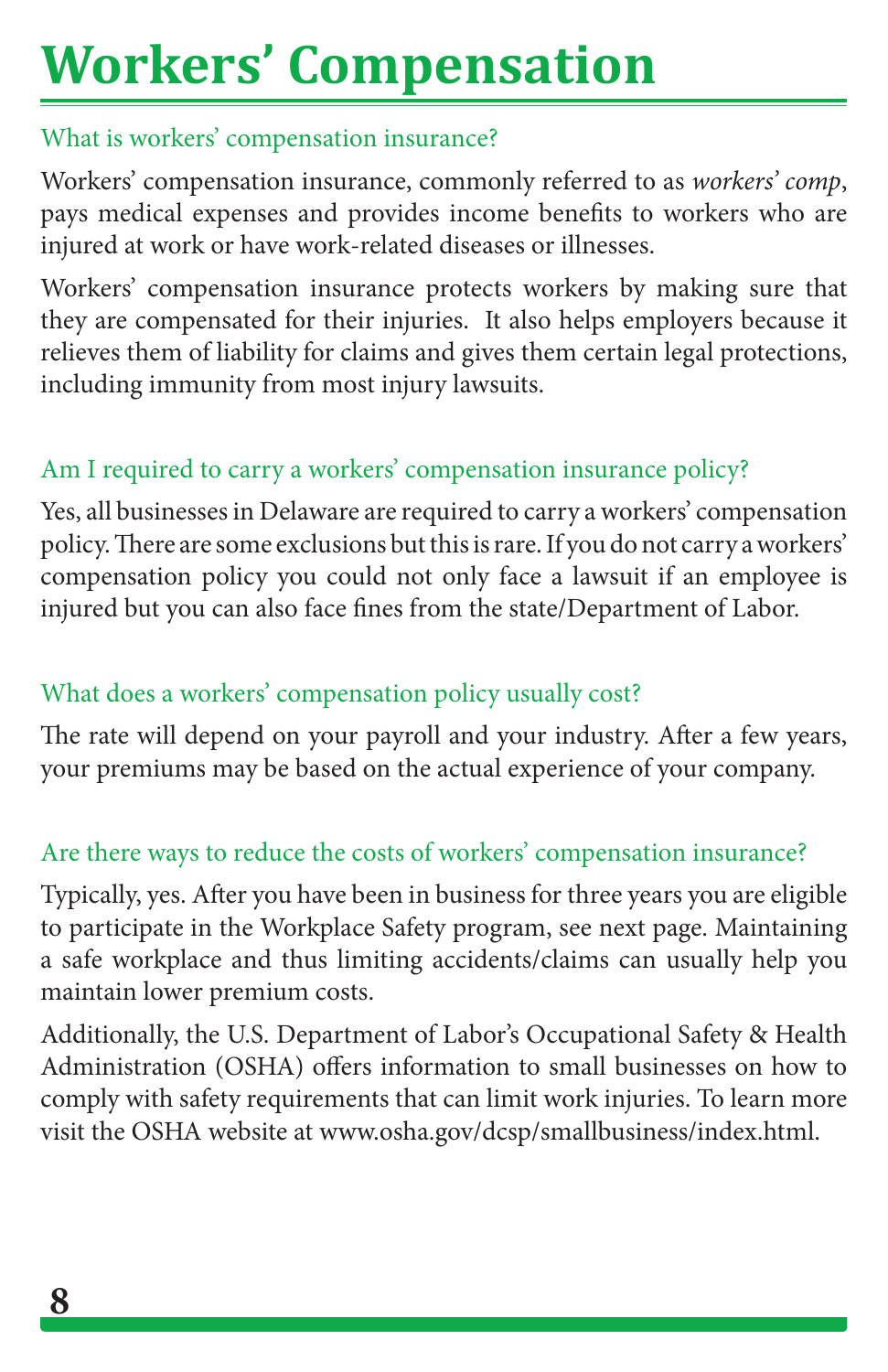### **Workplace Safety**

The Delaware Insurance Commissioner's Office, in coordination with the Delaware Compensation Rating Bureau, offers Delaware employers an opportunity to lower workers' compensation insurance premiums by participating in the Delaware Workplace Safety Program.

**Businesses may earn discounts up to 19 percent** by providing and maintaining a safe place to work. Since the program's inception in 1989, employers have saved millions of dollars in premiums, and more importantly, have enhanced the safety and health of their employees.

Only benefits can be gained by participating in the Workplace Safety Program. Failure to qualify cannot be the basis for premium increases or sanctions imposed by other safety enforcement authorities. There are no penalties for failing to qualify.

What is the Workplace Safety Program?

A program implemented by the Department, which gives employers the opportunity to earn discounts on workers' compensation premiums by passing safety inspections of the work sites and continuing to provide a safe workplace.

### Who is eligible to participate?

Those employers who have been in business a minimum of three years and are paying at least \$3,161 in annual (workers' comp) premiums.

For more info about the Workplace Safety Program, call (302) 674-7377.

Department of Insurance Attn: Workplace Safety 841 Silver Lake Blvd. Dover, DE 19904 Fax: (302) 736-7910 or 739-5280 E-mail: Safety@state.de.us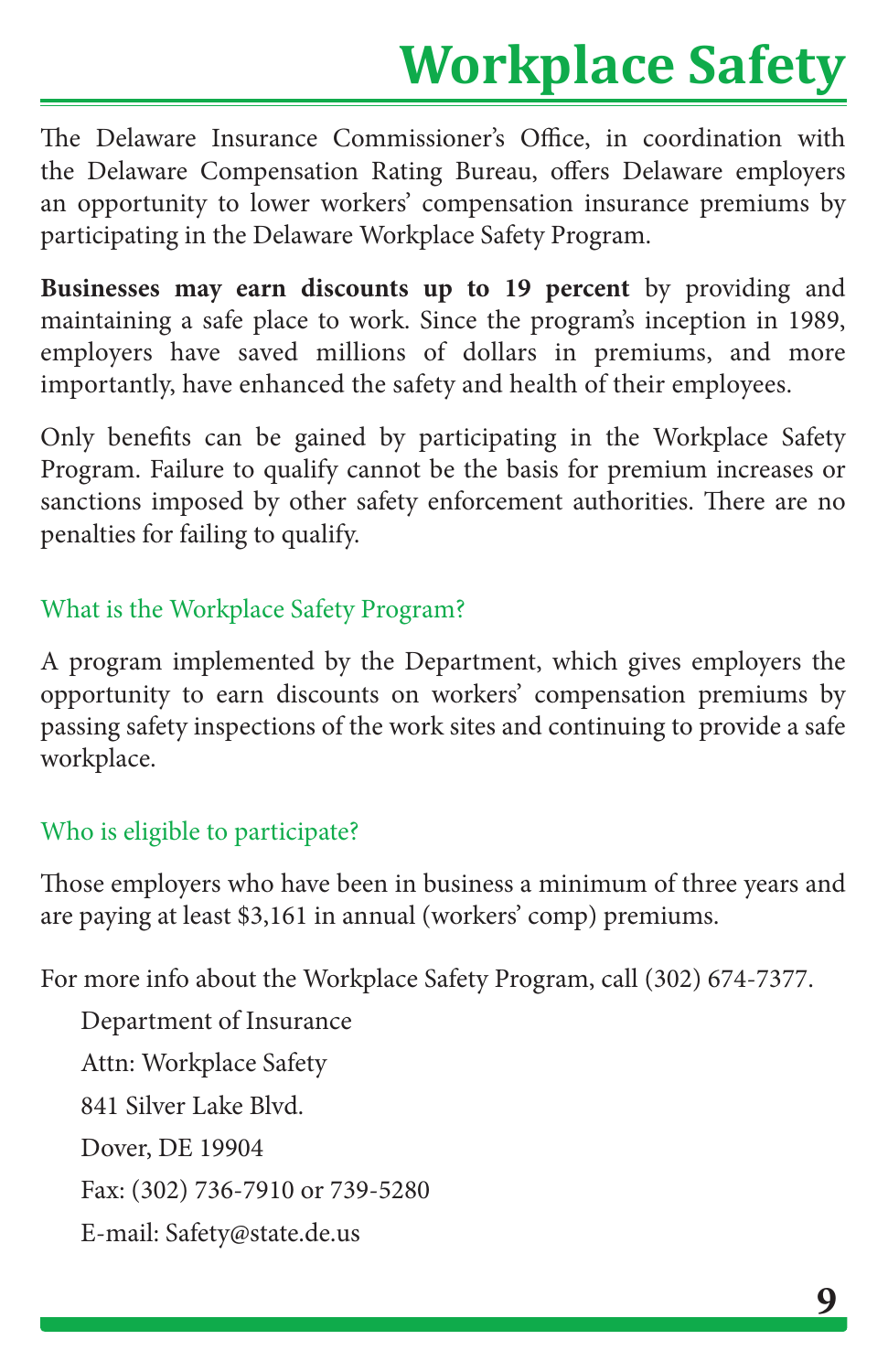### **Additional Resources**

This Small Business insurance guide does not include every type of insurance that you business might consider purchasing. Every industry, and business owner, has different needs and desires. For more information about the types of insurance covered in this guide, along with others that have not been discussed, we encourage you to explore the following websites or to talk with your insurance agent.

#### **General Insurance Info for Small Businesses**

- **www.insureuonline.org/smallbusiness/**
- **www.sba.gov (Search: "Insurance")**

#### **Health Insurance for Small Businesses**

- **www.healthcare.gov/small-businesses/**
- **www.choosehealthde.com (Click on "Business Owners")**
- **www. sba.gov/healthcare**
- **http://business.usa.gov/healthcare**

### **Delaware Office of Workers' Compensation**

**http://dia.delawareworks.com/workers-comp/ Phone: (302) 761-8200**

**Division of Unemployment Insurance**

**ui.delawareworks.com Phone: (302) 761-6576 - New Castle County Phone: (800) 794-3032 - Kent and Sussex Counties**

**OSHA (Occupational Safety and Health Administration)**

**www.osha.gov**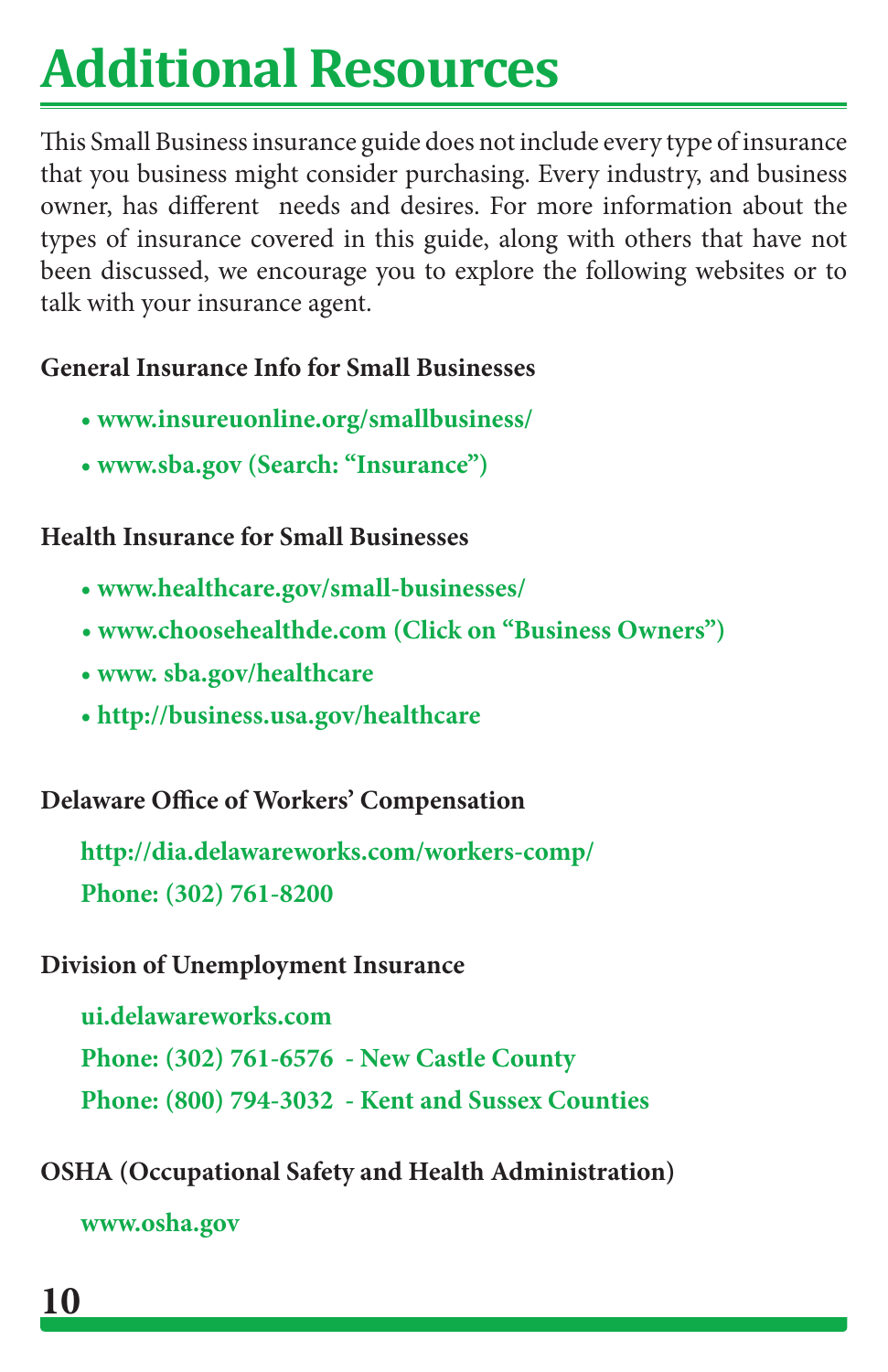### **Contact Us**

The Delaware Insurance Commissioner's Office is here to help if you have questions about or problems with your insurance coverage or insurance company.

Questions about insurance or complaints about an insurance company or insurance agent can be made to the Commissioner's Consumer Services division by phone, by fax, by letter, by email or with an online complaint form.

> **Phone: 1-800-282-8611 (Toll-free in Delaware) or (302) 674-7310 Fax: (302) 739-6278 Email: consumer@state.de.us 841 Silver Lake Blvd. Dover, DE 19904**

**www.delawareinsurance.gov**

**Licensee Lookup:** If you are looking for an insurance agent the Insurance Commissioner's Office, in partnership with the National Association of Insurance Commissioners (NAIC), offers a free online verification service for members of the public and the insurance industry to check the license status of insurance agents and producers in Delaware. You can access this service at **www.delawareinsurance.gov/services/LicenseVerify.shtml**

*Sources for content in this guide include: The National Association of Insurance Commissioners, The Oregon Department of Consumer and Business Services, the Kansas Insurance Department, www.choosehealthde.com and www.Healthcare.gov.*